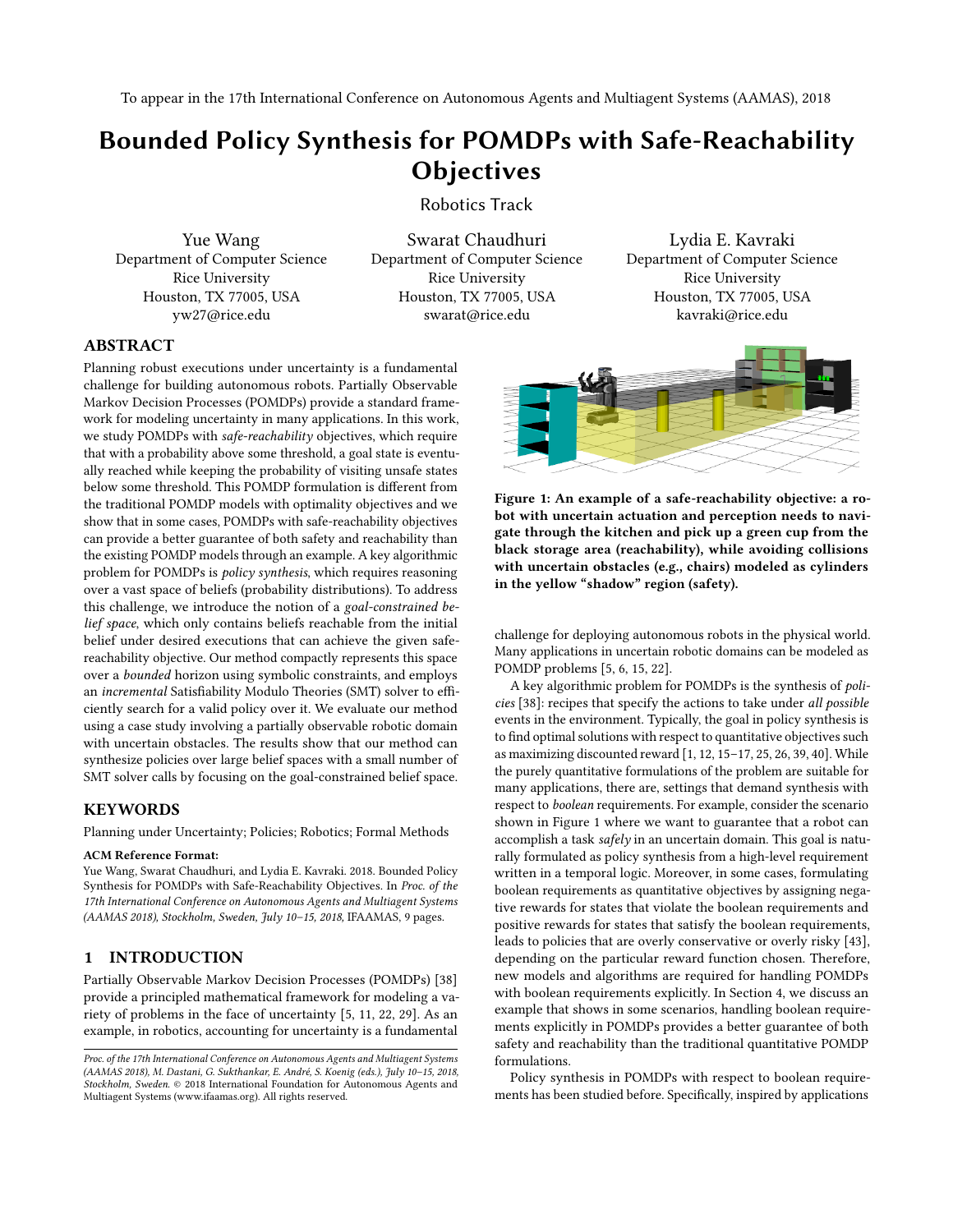in robotics, the qualitative analysis problem of almost-sure satisfaction of POMDPs with temporal logic specifications was first introduced in [\[6\]](#page-8-6). In their work, the goal is to find policies that satisfy a temporal property with probability 1.

A more general quantitative analysis problem of POMDPs with temporal logic specifications is to synthesize policies that satisfy a temporal property with a probability above some threshold. In this work, we study this problem for the special case of safe-reachability properties, which require that with a probability above some threshold, a goal state is eventually reached while keeping the probability of visiting unsafe states below some threshold. Many robot tasks such as the one in Figure [1](#page-0-0) can be formulated using a safereachability objective.

Previous results [\[7,](#page-8-16) [27,](#page-8-17) [33\]](#page-8-18) have shown that the quantitative analysis problem of POMDPs with reachability objectives is undecidable. To make the problem tractable, we assume there exists a bounded *horizon*  $h$  such that  $h$  is sufficiently large to prove the existence of a valid policy, or the user is not interested in plans beyond the bounded horizon h. This assumption is particularly reasonable for robotic domains because robots are often required to accomplish a task in bounded steps due to some resource constraints such as energy/time constraints. Figure [1](#page-0-0) shows an example of such a scenario: a robot with uncertain actuation and perception needs to navigate through a kitchen to pick up an object in bounded steps while avoiding collisions with uncertain obstacles.

To the best of our knowledge, the quantitative analysis problem of POMDPs with safe-reachability objectives has not been considered before. In this work, we present a practical policy synthesis approach for this problem. Like most other algorithms for policy synthesis, our approach is based on reasoning about the space of beliefs, or probability distributions over possible states of the POMDP. Our primary algorithmic challenge is that the belief space is a vast, high-dimensional space of probability distributions.

Our approach to this challenge is based on the new notion of a goal-constrained belief space. This notion takes inspiration from recent advances in point-based algorithms [\[25,](#page-8-11) [26,](#page-8-12) [34,](#page-8-19) [39\]](#page-8-13) for POMDPs with discounted reward objectives. These POMDP algorithms exploit the notion of the *reachable belief space*  $\mathcal{R}(b_{init})$  from an initial belief  $b_{init}$  and compute an approximately optimal policy over  $\mathcal{R}(b_{init})$  rather than the entire belief space. Similarly, we compute a valid policy over a goal-constrained belief space, which contains beliefs visited by desired executions that can achieve the safe-reachability objective. The goal-constrained belief space is generally much smaller than the original belief space.

Our synthesis algorithm, bounded policy synthesis (BPS), computes a valid policy by iteratively searching for a candidate plan in the goal-constrained belief space and constructing a policy from this candidate plan. We compactly represent the goal-constrained belief space over a bounded horizon using symbolic constraints. The applicability of constraint-based methods has been already advocated in several robotics planning algorithms [\[8,](#page-8-20) [23,](#page-8-21) [31,](#page-8-22) [44\]](#page-8-23). Many of these algorithms take advantage of a modern, incremental SMT solver [\[9\]](#page-8-24) for efficiency. Inspired by this, we apply the SMT solver to efficiently explore the symbolic goal-constrained belief space to generate candidate plans. Note that a candidate plan is a single path that only covers a particular observation at each step, while a valid policy is contingent on all possible observations. Therefore, once a

candidate plan is found, BPS tries to generate a valid policy from the candidate plan by considering all possible events at each step. If this policy generation fails, BPS adds additional constraints that block invalid plans and force the SMT solver to generate other better plans. The incremental capability of the SMT solver allows BPS to efficiently generate alternate candidate plans when we update the constraints. If there is no new candidate plan for the current horizon, BPS increases the horizon and repeats the above steps until it finds a valid policy or reaches a given horizon bound.

In summary, the contributions of the paper are:

- We show that in some domains, our formulation of POMDPs with safe-reachability objectives offers a better guarantee of both safety and reachability than the existing POMDP models through an example (Section [4\)](#page-3-0).
- We introduce the notion of a goal-constrained belief space to address the scalability challenge of solving POMDPs with safe-reachability objectives. Based on this notion, we present a novel approach called BPS for policy synthesis of POMDPs with safe-reachability objectives.
- We evaluate the scalability of BPS using a case study involving a partially observable robotic domain with uncertain obstacles (Figure [1\)](#page-0-0). The experimental results demonstrate that BPS can scale up to huge belief spaces by focusing on the goal-constrained belief space.

# 2 RELATED WORK

POMDPs [\[38\]](#page-8-1) provide a principled mathematical framework for modeling a variety of robotics problems in the face of uncertainty. Many POMDP algorithms [\[1,](#page-8-8) [15,](#page-8-7) [25,](#page-8-11) [26,](#page-8-12) [39,](#page-8-13) [40\]](#page-8-14) for robot applications focus on discounted reward objectives. Recent work [\[5,](#page-8-2) [6,](#page-8-6) [42\]](#page-8-25) has investigated almost-sure satisfaction of POMDPs with temporal logic specifications, where the goal is to check whether a temporal logic objective can be ensured with probability 1. Our approach can be seen as synthesizing policies for large POMDP problems with basic temporal logic objectives (safe-reachability), but not limited to almost-sure satisfaction analysis. Though we may formulate a safe-reachability objective as an optimization problem by assigning negative rewards for unsafe states and positive rewards for goal states, this formulation does not always yield good policies [\[43\]](#page-8-15).

Recently, there has been a large body of work that extends the traditional POMDP model with notions of risk and cost, including constrained POMDPs (C-POMDPs) [\[21,](#page-8-26) [24,](#page-8-27) [36,](#page-8-28) [43\]](#page-8-15), risk-sensitive POMDPs (RS-POMDPs) [\[20,](#page-8-29) [28\]](#page-8-30) and chance-constrained POMDPs (CC-POMDPs) [\[37\]](#page-8-31). There are two major differences between their models and our formulation of POMDPs with safe-reachability objectives. First, the objective of these models is to maximize the cumulative expected reward while keeping the expected cost/risk below some threshold, while in our case, the objective is to satisfy a safe-reachability objective in all possible executions including the worst case, providing a better safety guarantee than the formulation of expected cost/risk threshold constraints. Second, C/RS/CC-POMDPs typically need to assign a proper positive reward for goal states to ensure reachability and do not have direct control over the probability of reaching goal states (e.g., reach a goal state with a probability greater than some threshold), while our safereachability objective can directly encode this probability threshold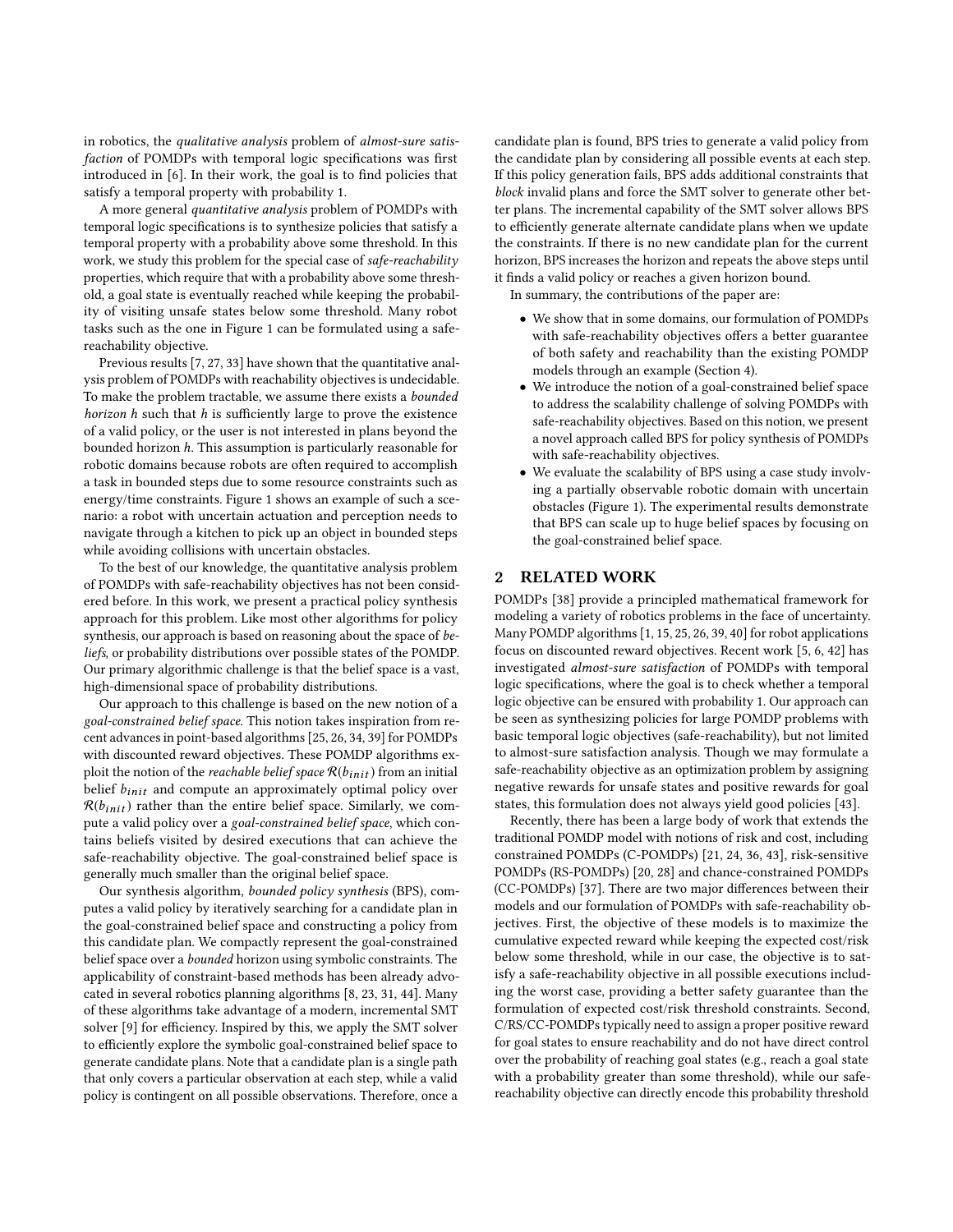constraint as a boolean requirement, providing a better reachability guarantee than the quantitative formulation of C/RS/CC-POMDPs. While C/RS/CC-POMDPs are suitable for many applications, there are domains in robotics such as autonomous driving and disaster rescue that demand synthesis of policies that can provide such strong guarantee of reaching goal states safely.

Task and Motion Planning (TMP) [\[2,](#page-8-32) [8,](#page-8-20) [13,](#page-8-33) [14,](#page-8-34) [18,](#page-8-35) [19,](#page-8-36) [23,](#page-8-21) [41,](#page-8-37) [44\]](#page-8-23) describes a class of challenging problems that combine low-level motion planning and high-level task reasoning. Most of these TMP approaches focus on deterministic domains, while several of them apply to uncertain domains with uncertainty in perception [\[18,](#page-8-35) [23\]](#page-8-21). The main difference is that, the above works perform online planning with a determinized approximation of belief space dynamics [\[35\]](#page-8-38) assuming the most likely observation will be obtained, while our approach synthesizes a valid policy offline contingent on all possible events.

Our method computes a valid policy by iteratively searching for a candidate plan that is likely to succeed with determinized observations in the goal-constrained belief space, and then constructing a policy from this candidate plan by considering other possible observations. This idea has been shown to improve the scalability of algorithms for a variety of uncertain domains [\[4,](#page-8-39) [10,](#page-8-40) [30\]](#page-8-41). The scalability of our approach also relies on exploiting the notion of a goal-constrained belief space. This idea resembles efficient pointbased POMDP algorithms [\[25,](#page-8-11) [26\]](#page-8-12) based on (optimally) reachable belief space.

We apply techniques from Bounded Model Checking (BMC) [\[3\]](#page-8-42) to compactly represent the goal-constrained belief space over a bounded horizon. BMC verifies whether a finite state system satisfies a given temporal logic specification. Thanks to the tremendous increase in the reasoning power of practical SMT (SAT) solvers, BMC can scale up to large systems with hundreds of thousands of states. Our approach efficiently explores the goal-constrained belief space by leveraging a modern, incremental SMT solver [\[9\]](#page-8-24). It has been shown that the incremental capability of the SMT solver leads to an efficient planning algorithm for TMP [\[8\]](#page-8-20). Inspired by this result, we now leverage incremental SMT solvers for belief space policy synthesis.

## PROBLEM FORMULATION

In this work, we consider the problem of policy synthesis for POMDPs:

#### Definition 3.1 (POMDP).

A Partially Observable Markov Decision Process (POMDP) is a tuple  $P = (S, \mathcal{A}, \mathcal{T}, O, \mathcal{Z})$ :

- $S$  is a *finite* set of states.
- $\mathcal A$  is a finite set of actions.
- $\mathcal{T}$  is a probabilistic transition function  $\mathcal{T}(s, a, s') = p(s'|s, a)$ ,<br>which defines the probability of moving to state  $s' \in S$  often which defines the probability of moving to state  $s' \in S$  after taking an action  $a \in \mathcal{A}$  in state  $s \in S$ taking an action  $a \in \mathcal{A}$  in state  $s \in \mathcal{S}$ .
- *O* is a *finite* set of observations.
- $Z$  is the probabilistic observation function  $Z(s', a, o) =$ <br> $p(a|s', a)$  which defines the probability of observing  $a \in Q$  $p(o|s', a)$ , which defines the probability of observing  $o \in O$ <br>ofter taking an action  $a \in \mathcal{A}$  and reaching state  $s' \in S$ after taking an action  $a \in \mathcal{A}$  and reaching state  $s' \in \mathcal{S}$ .

Due to uncertainty in transition and observation, the actual state is partially observable and typically we maintain a belief, which is a probability distribution over all possible states  $b : S \rightarrow [0, 1]$  with  $\sum_{s \in S} b(s) = 1$ . The set of beliefs  $\mathcal{B} = \{b : S \to [0, 1] \mid \sum_{s \in S} b(s) = 1\}$ s∈S<br>is known as *belief space*. Note that a transition  $\mathcal{T}_B$  in belief space is<br>a *deterministic* function  $h' = \mathcal{T}_B(h, a, a)$  i.e. given an action  $a \in \mathcal{B}$ a deterministic function  $b' = \mathcal{T}_B(b, a, o)$ , i.e., given an action  $a \in \mathcal{A}$ <br>and an observation  $a \in \mathcal{A}$  the undates to beliefs are deterministic and an observation  $o \in O$ , the updates to beliefs are deterministic based on the formula:

<span id="page-2-0"></span>
$$
b'(s') = \alpha \mathcal{Z}(s', a, o) \sum_{s \in \mathcal{S}} \mathcal{T}(s, a, s') b(s)
$$
 (1)

where  $\alpha$  is a normalization constant.

Definition 3.2 (Plan).

A plan in belief space is a sequence  $\sigma = (b_0, a_1, o_1, b_1, a_2, o_2, b_2, \dots)$ such that for all  $i > 0$ , the belief updates satisfy the transition function  $\mathcal{T}_B$ , i.e.,  $b_i = \mathcal{T}_B(b_{i-1}, a_i, o_i)$ , where  $a_i \in \mathcal{A}$  is an action and  $o_i \in O$  is an observation.

#### Definition 3.3 (Policy).

A policy  $\pi : \mathcal{B} \to \mathcal{A}$  is a function that maps a belief  $b \in \mathcal{B}$  to an action  $a \in \mathcal{A}$ . A policy  $\pi$  defines a set of plans in belief space:  $\Omega_{\pi} = \{\sigma = (b_0, a_1, o_1, \dots) \mid \forall i > 0, a_i = \pi(b_{i-1}) \text{ and } o_i \in O\}.$  For each plan  $\sigma \in \Omega_{\pi}$ , the action  $a_i$  at each step *i* is chosen by the policy  $\pi$ .

# 3.1 Safe-Reachability Objective

In this work, we consider POMDPs with safe-reachability objectives:

Definition 3.4 (Safe-Reachability Objective).

A safe-reachability objective is a tuple  $G = (Dest, Safe)$ :

- Safe is a set of safe beliefs
- Dest is a set of goal beliefs. In general, goal beliefs are safe beliefs, i.e.,  $Dest \subseteq Safe$ .

A safe-reachability objective G compactly represents the set  $\Omega_G$ of satisfiable plans in belief space:

#### Definition 3.5 (Satisfiable Plan).

A plan  $\sigma = (b_0, a_1, o_1, \dots)$  satisfies a safe-reachability objective  $\mathcal{G} = (Dest, Safe)$  if there exists a belief  $b_k$  at step k in the plan  $\sigma$ that is a goal belief  $b_k$  ∈ Dest and all the beliefs  $b_i$  ( $i < k$ ) visited before step  $k$  are safe beliefs  $b_i \in S$ ofe before step k are safe beliefs  $b_i \in Safe$ .

Note that safe-reachability objectives are defined using sets of beliefs (probability distributions). The quantitative analysis problem of POMDPs with requirements of a goal state is eventually reached with a probability above some threshold while keeping the probability of visiting unsafe states below some threshold, can be easily formulated as a safe-reachability objective  $G = (Dest, Safe)$ defined as follows:

$$
Dest = \{b \in \mathcal{B} \mid \left(\sum_{s \text{ is a goal state}} b(s)\right) > 1 - \delta_1\} \tag{2}
$$

$$
Safe = \{b \in \mathcal{B} \mid \left(\sum_{s \text{ violates safety}} b(s)\right) < \delta_2\} \tag{3}
$$

Where  $\delta_1$  and  $\delta_2$  are a small values that represents tolerance.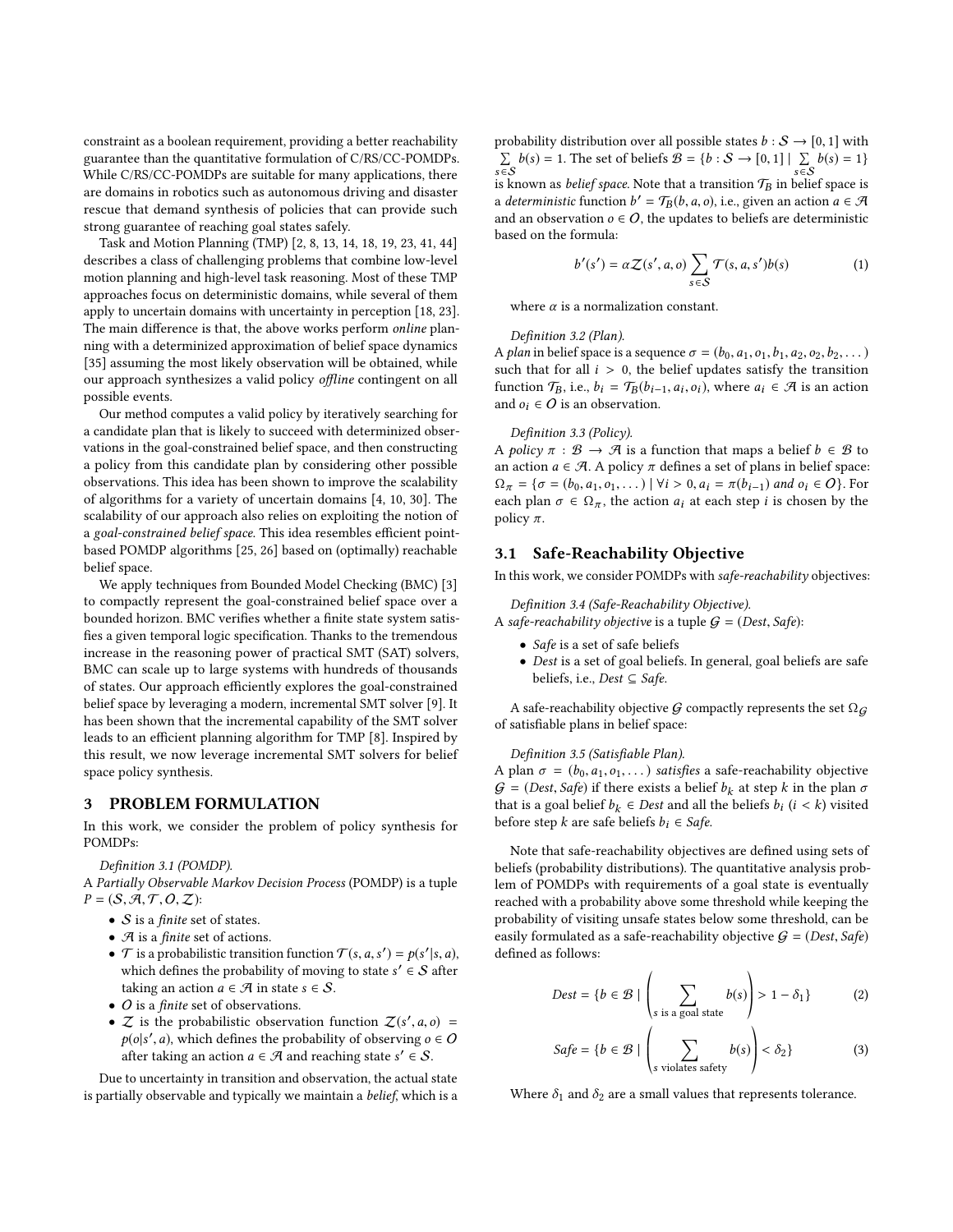<span id="page-3-1"></span>

Figure 2: An example to show the difference between our formulation of POMDPs with safe-reachability objectives and unconstrained/C/RS/CC-POMDPs. There are 3 states: start state  $s_{\text{ready}}$ , unsafe state  $s_{\text{unsafe}}$  and goal state  $s_{\text{goal}}$ . Dashed green edges represent transitions of executing left-hand pick-up action  $a_L$  in state  $s_{\text{ready}}$  and solid red edges represent transitions of executing right-hand pick-up action  $a_R$ in state  $s_{\text{ready}}$ . For each edge, the first line is the transition probability and the second line is the tuple of observation probabilities  $(p_{o_{\text{pos}}}, p_{o_{\text{neg}}}).$ 

#### 3.2 Goal-Constrained Belief Space

It is intractable to compute a full policy that satisfies a given safereachability objective for POMDPs, even under the assumption of bounded horizon, due to the curse of dimensionality [\[32\]](#page-8-43): the belief space  $B$  is a high-dimensional, continuous space that contains an infinite number of beliefs.

However, the *reachable belief space* [\[25\]](#page-8-11)  $\mathcal{R}(b_{init})$  that contains beliefs reachable from the given initial belief  $b_{init}$ , is much smaller than  $B$  in general. Moreover, the safe-reachability objective  $G$  defines a set  $\Omega$ <sub>G</sub> of plans that satisfy G. Combining  $\mathcal{R}(b_{init})$  and  $\Omega$ <sub>G</sub>, we can construct a goal-constrained belief space  $\mathcal{R}^*(b_{init}, \mathcal{G})$  that<br>contains beliefs reachable from the initial belief  $b_{i+1}$  under satisfies contains beliefs reachable from the initial belief  $b_{init}$  under satisfiable plans  $\sigma \in \Omega$ . The goal-constrained belief space  $\mathcal{R}^*(b_{init}, \mathcal{G})$ <br>is usually much smaller than the reachable belief space  $\mathcal{R}(b_{init}, \mathcal{G})$ is usually much smaller than the reachable belief space  $\mathcal{R}(b_{init})$ . Thus, computing policies over the goal-constrained belief space  $\mathcal{R}^*(b_{init}, \mathcal{G})$  can lead to a substantial gain in efficiency.

# 3.3 Problem Statement

Given a POMDP  $P = (S, A, T, O, Z)$ , an initial belief  $b_{init}$  and a safe-reachability objective  $G$ , our goal is to synthesize a valid policy  $\pi_{\mathcal{R}^*}$  over the corresponding goal-constrained belief space  $\mathcal{R}^*(b_{init}, \mathcal{G})$ :

#### <span id="page-3-3"></span>Definition 3.6 (Valid Policy).

A valid policy  $\pi_{\mathcal{R}^*}: \mathcal{R}^*(b_{init}, \mathcal{G}) \mapsto \mathcal{A}$  over a goal-constrained belief grace is a function that maps a belief  $b \in \mathcal{R}^*(b_1, \ldots, \mathcal{G})$  to belief space is a function that maps a belief  $b \in \mathcal{R}^*(b_{init}, \mathcal{G})$  to an action  $a \in \mathcal{A}$ . Therefore, the set O cof plans defined by the an action  $a \in \mathcal{A}$ . Therefore, the set  $\Omega_{\pi_{\mathcal{R}^*}}$  of plans defined by the

<span id="page-3-2"></span>

Figure 3: The belief space transition for the POMDP in Figure [2.](#page-3-1) Blue nodes  $(p_{s_{\text{ready}}}, p_{s_{\text{unsafe}}}, p_{s_{\text{goal}}})$  represent beliefs (probability distribution over states) and red nodes represent observation. The edges from blue nodes to red nodes represent actions and the edges from red nodes to blue nodes represent observations and the corresponding probabilities.

policy  $\pi_{\mathcal{R}^*}$  is a subset of the set  $\Omega_G$  defined by the safe-reachability objective  $G$ . i.e.,  $\Omega_{\pi_{\mathcal{R}^*}} \subseteq \Omega_G$ .

# <span id="page-3-0"></span>4 RELATION TO UNCONSTRAINED POMDPS AND C/RS/CC-POMDPS

There are two distinct approaches that can model safe-reachability objectives implicitly using the existing POMDP models in the literature. The first approach is to incorporate safety and reachability constraints as negative penalties for unsafe states and positive rewards for goal states in unconstrained POMDPs with quantitative objectives. However, the authors of [\[43\]](#page-8-15) have shown a counterexample that demonstrates formulating constraints as unconstrained POMDPs with quantitative objectives does not always yield good policies. The second approach is to encode safe-reachability objectives implicitly as C/RS/CC-POMDPs that extend unconstrained POMDPs with notions of risk and cost [\[20,](#page-8-29) [21,](#page-8-26) [24,](#page-8-27) [28,](#page-8-30) [36,](#page-8-28) [37,](#page-8-31) [43\]](#page-8-15). In this section, we show the differences between POMDPs with safe-reachability objectives and unconstrained/C/RS/CC-POMDPs through an example.

In Figure [1,](#page-0-0) after the robot passes the yellow "shadow" region and moves to the position where it is ready to pick up a green cup from the black storage area (start state s<sub>ready</sub>), it needs to decide how to pick up the object. There are two action choices: pickup using the left hand (action  $a_L$ ) and pick-up using the right hand (action  $a_R$ ). Both  $a_L$  and  $a_R$  are uncertain, and the robot may hit the storage while executing  $a<sub>L</sub>$  or  $a<sub>R</sub>$ , which results in an unsafe collision state s<sub>unsafe</sub>. There are two possible observations after executing  $a_L$  or  $a_R$ : observation  $o_{\text{pos}}$  representing the robot observes a cup in its hand and observation  $o_{\text{neg}}$  representing the robot observes no cup in its hand (Note that the actual state may be different from the observation due to uncertainty). The task objective is to reach a goal state  $s_{goal}$  where the robot holds a cup in its hand with a probability greater than <sup>0</sup>.<sup>8</sup> (reachability) while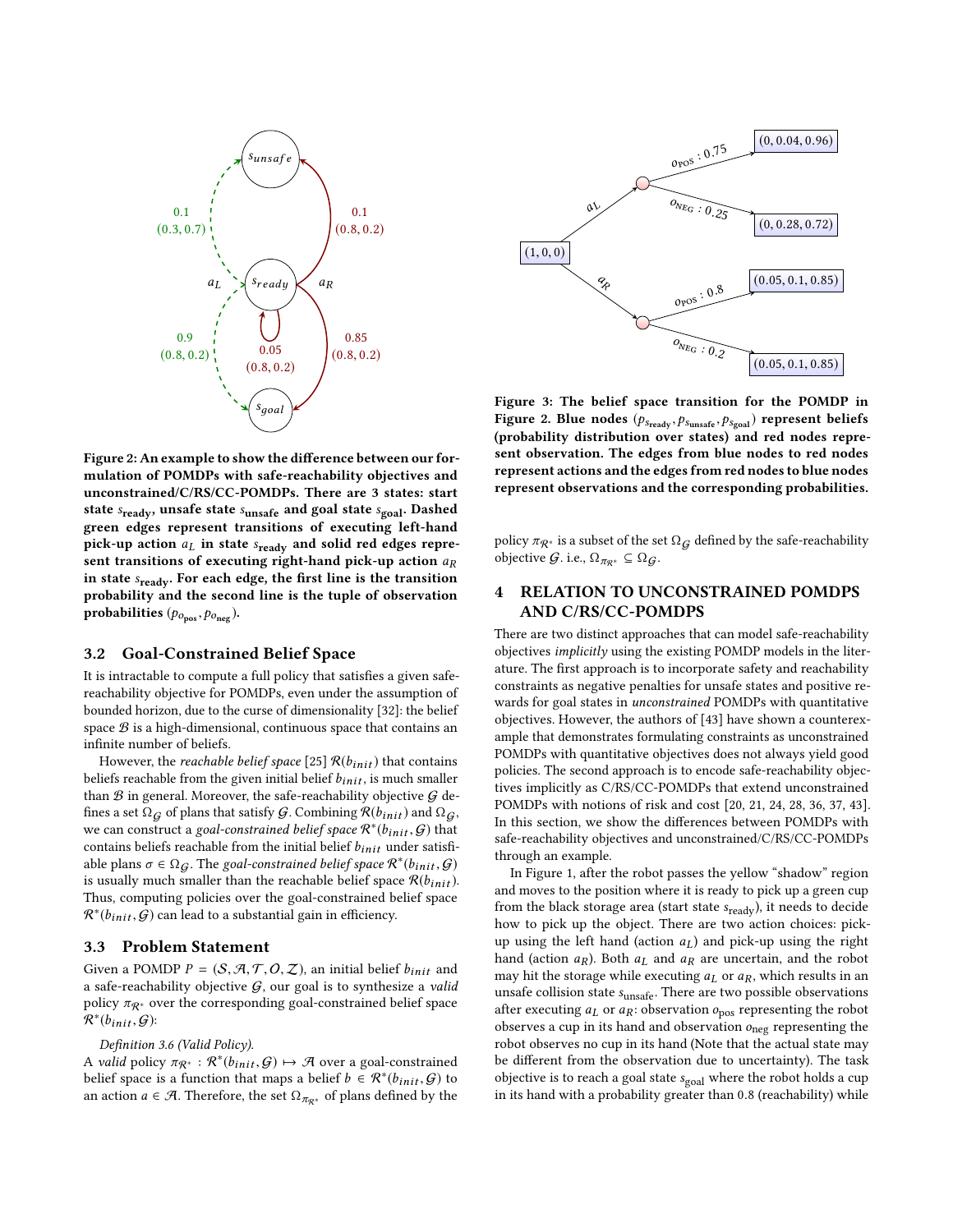<span id="page-4-0"></span>

Figure 4: The core steps of the BPS algorithm.

keeping the probability of visiting unsafe state <sup>s</sup>unsafe below the threshold <sup>0</sup>.<sup>2</sup> (safety). The probability transition and observation functions are shown in Figure [2.](#page-3-1) Based on Formula [1,](#page-2-0) we can get the transition in the corresponding belief space (see Figure [3\)](#page-3-2).

If we model this problem as an unconstrained POMDP by assigning a negative penalty  $-P$  ( $P > 0$ ) for unsafe state s<sub>unsafe</sub> and a positive reward  $R(R > 0)$  for goal state  $s_{\text{goal}}$ , the optimal action for  $s_{\text{ready}}$  that achieves the maximum reward is always  $a_L$ , no matter what values of  $P$  and  $R$  are. This is because the expected reward of action  $a<sub>L</sub>$  (0.9R – 0.1P) is greater than the expected reward of  $a_R$  (0.85R – 0.1P). However, action  $a_L$  does not satisfy the original safe-reachability objective in the worst case where the robot observing  $o_{\text{neg}}$  after executing action  $a_L$  and the resulting belief state (0, <sup>0</sup>.28, <sup>0</sup>.72) violates the original safety-reachability objective.

If we model this problem as a C/RS/CC-POMDP by assigning a positive reward  $R$  for goal state  $s_{\text{goal}}$  and a cost 1 for visiting unsafe state s<sub>unsafe</sub>, the best action for s<sub>ready</sub> will be  $a<sub>L</sub>$  since both  $a<sub>L</sub>$  and  $a_R$  satisfies the cost/risk constraint (expected cost/risk  $0.1 < 0.2$ ) and the expected reward of  $a_l$  (0.9R) is greater than the expected reward of  $a_R$  (0.85R). However, action  $a_L$  violates the original safereachability objective for the same reason explained above.

On the other hand, using our formulation of POMDPs with safereachability objectives, the best action for  $s_{\text{ready}}$  will be  $a_R$ . This is because, as shown in Definition [3.6,](#page-3-3) a valid policy in our formulation should satisfy the safe-reachability objective in all possible executions and only  $a_R$  satisfies the safe-reachability objective in every possible execution.

The intent of this simple example is to illustrate that in some domains where we want the robot to safely accomplish the task, our formulation of POMDPs with safe-reachability objectives can provide a better guarantee of both safety and reachability than the existing POMDP models. While the formulations of cost/risk as negative penalties in unconstrained POMDPs and expected cost/risk threshold constraints in C/RS/CC-POMDPs are suitable for many applications, there are domains such as autonomous driving and disaster rescue that demand synthesis of policies that can provide such strong guarantee of reaching goal states safely as in our formulation, especially when violating safety requirements results in irreversible damage to robots.

## 5 BOUNDED POLICY SYNTHESIS

The core steps of BPS (Algorithm [1\)](#page-5-0) are shown in Figure [4.](#page-4-0) BPS computes a valid policy by iteratively searching for a candidate plan in the goal-constrained belief space  $\mathcal{R}^*(b_{init}, \mathcal{G})$  and constructing

<span id="page-4-1"></span>

Figure 5: An example run of BPS. The black box represents the goal-constrained belief space  $\mathcal{R}^*(b_{init}, \mathcal{G})$  over the hounded borizon k blue nodes represent beliefs red nodes bounded horizon k, blue nodes represent beliefs, red nodes represent observations, and the dashed green path represents one candidate plan  $\sigma_k$  found by the incremental SMT<br>solver BPS constructs a policy tree from this candidate plan solver. BPS constructs a policy tree from this candidate plan by considering other branches following the red observation node for each step.

a valid policy from this candidate plan. Figure [5](#page-4-1) graphically depicts one example run of BPS.

First BPS compactly encodes the goal-constrained belief space  $\mathcal{R}^*(b_{\text{init}}, \mathcal{G})$  (the black box in Figure [5\)](#page-4-1) w.r.t. the given POMDP<br> $p - (S \mathcal{A} \mathcal{T} \mathcal{O} \mathcal{T})$  the initial belief  $b_{\text{init}}$  and the safe-reachability  $P = (S, A, T, O, Z)$ , the initial belief  $b<sub>init</sub>$  and the safe-reachability objective G over a bounded *horizon k* as a logical formula  $\Phi_k$  (Al-<br>gorithm 1 lines 2.6.8) We describe the details of the constraints gorithm [1,](#page-5-0) lines [2,](#page-5-1) [6,](#page-5-2) [8\)](#page-5-3). We describe the details of the constraints that encode the goal-constrained belief space in Section [5.1.](#page-5-4)

Then BPS computes a candidate plan by checking the satisfiability of the constraint  $\Phi_k$  (line [10\)](#page-5-5) through a modern, incremental<br>SMT solver [9]. Note that the horizon k restricts the length of the SMT solver [\[9\]](#page-8-24). Note that the horizon  $k$  restricts the length of the plan and thus the robot can only execute  $k$  actions.

If  $\Phi_k$  is satisfiable, the SMT solver returns a candidate plane a dashed green path in Figure 5) and RPS tries to generate a (the dashed green path in Figure [5\)](#page-4-1) and BPS tries to generate a valid policy from the candidate plan by considering all possible observations, i.e., other branches following the red observation node at each step (line [14\)](#page-5-6). If this policy generation succeeds, we find a valid policy. Otherwise, BPS adds additional constraints that block this invalid plan (line [16\)](#page-5-7) and forces the SMT solver to generate another better candidate.

If  $\Phi_k$  is unsatisfiable and thus there is no new plan for the current<br>rizon, BPS increases the horizon by one (line 21) and repeats the horizon, BPS increases the horizon by one (line [21\)](#page-5-8) and repeats the above steps until a valid policy is found (line [18\)](#page-5-9) or a given horizon bound h is reached (line [3\)](#page-5-10).

This incremental SMT solver [\[9\]](#page-8-24) can efficiently generate alternate candidate plans by maintaining a stack of scopes, where each scope is a container for a set of constraints and the corresponding "knowledge" learned from this set of constraints. For fast repeated satisfiability checks, when we update constraints (lines [2,](#page-5-1) [6,](#page-5-2) [8,](#page-5-3) [16\)](#page-5-7), rather than rebuilding the "knowledge" from scratch, the incremental SMT solver only changes the "knowledge" related to the updates by pushing (line [7\)](#page-5-11) and popping (line [20\)](#page-5-12) scopes. Thus the "knowledge" learned from previous satisfiability checks can be reused.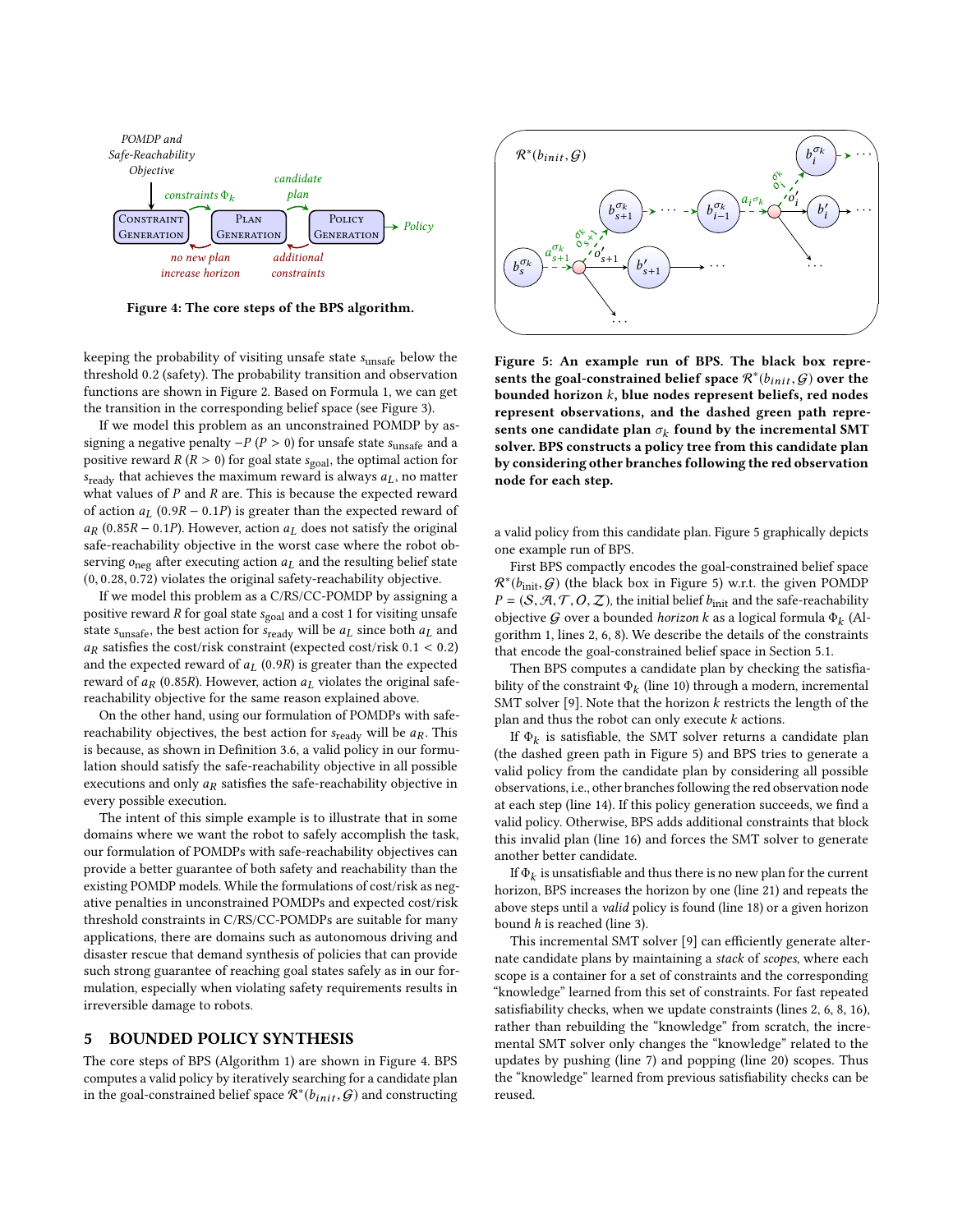Algorithm 1: BPS

<span id="page-5-11"></span><span id="page-5-10"></span><span id="page-5-5"></span><span id="page-5-3"></span><span id="page-5-2"></span><span id="page-5-1"></span>Input: POMDP  $P = (S, A, T, O, Z)$ Initial Belief <sup>b</sup>init Safe-Reachability Objective G Start Step s Horizon Bound h **Output:** A *Valid* Policy  $\pi$ <br>1  $k \leftarrow s$ ;  $/*$  Initial horizon  $*/$ <br>/\* Initial belief  $*/$  $_2 \Phi_k \leftarrow (b_s = b_{init});$ 3 while  $k \leq h$  do<br>4  $\sigma_k \leftarrow \emptyset$ ; 4  $\sigma_k \leftarrow \emptyset;$  /\*  $\sigma_k$ : Candidate plan \*/<br>  $\sigma_k$  : Add transition at step k if  $k > \varepsilon$ /\* Add transition at step k if k > s \*/  $\begin{array}{c|c}\n5 & \text{if } k > s \text{ then} \\
6 & \phi_L \leftarrow \Phi_L\n\end{array}$ 6  $\bigg| \bigg| \bigg| \Phi_k \leftarrow \Phi_k \land (b_k = \mathcal{T}_B(b_{k-1}, a_k, o_k));$  $push(\Phi_k);$ ); /\* Push scope \*/ /\* Add goal constraints at step  $k$  (Formula [4\)](#page-5-13) \*/  $\Phi_k \leftarrow \Phi_k \land G(\sigma_k, \mathcal{G}, k);$ <br>
subject  $\Phi_k = \sigma_k$  do while  $\emptyset = \sigma_k$  do  $/*$  Candidate generation  $*$  / 10  $\sigma_k \leftarrow \text{IncrementalSMT}(\Phi_k);$ <br>
if  $\theta = \sigma_k$ , then  $\mu_k$  lines also 11 if  $\emptyset = \sigma_k$  then /\* No new plan \*/<br>  $\downarrow$  healt:  $12$  break;  $13$  else /\*  $\phi$ : constraints for blocking invalid plans 14  $\pi, \phi = \text{PolicyGeneration}(P, G, \sigma_k, s+1, k);$ <br>  $\mathbf{f} \cdot \mathbf{g} + \phi$  then  $\psi$  considers field 15 **if**  $\emptyset \neq \emptyset$  **then** /\* Generation failed \*/<br>16 **i**  $\Phi_k \leftarrow \Phi_k \wedge \phi$ ; 16  $\left|\left|\left|\left|\right|\right|\right|\right|$   $\Phi_k \leftarrow \Phi_k \wedge \phi;$ <br> **else** else 18  $\left|\left|\left|\right|\right|\right|$  return  $\pi$ ;  $\sigma_k \leftarrow \emptyset;$ /\* Pop scope: pop goal and  $\phi$  at step  $k$  \*/ 20  $\operatorname{pop}(\Phi_k);$  $21 \mid k \leftarrow k + 1$ ; /\* Increase horizon \*/ <sup>22</sup> return ∅;

# <span id="page-5-12"></span><span id="page-5-9"></span><span id="page-5-8"></span><span id="page-5-7"></span><span id="page-5-6"></span><span id="page-5-4"></span><span id="page-5-0"></span>5.1 Constraint Generation

In the first step, we use an encoding from Bounded Model Check-ing (BMC) [\[3\]](#page-8-42) to construct the constraint  $\Phi_k$  representing the goal-constrained belief space  $\mathcal{R}^*(h_k \cup G)$  w.r.t. the POMDP  $P$  – goal-constrained belief space  $\mathcal{R}^*(b_{\text{init}}, \mathcal{G})$  w.r.t. the POMDP  $P = (S \mathcal{A} \mathcal{T} \mathcal{O} \mathcal{Z})$  the initial belief  $b_{\text{test}}$  and the safe-reachability ob  $(S, A, T, O, Z)$ , the initial belief  $b_{init}$  and the safe-reachability objective  $G$  over the bounded horizon k. The idea behind BMC is to find a finite plan with increasing horizon that satisfies the given safe-reachability objective.

The constraint  $\Phi_k$  contains three parts:

- (1) Starting from the initial belief (line [2\)](#page-5-1):  $b_s = b_{init}$ .
- (2) Unfolding of the transition up to the horizon  $k$  (line [6\)](#page-5-2):  $\bigwedge_{i=s+1}^{k} (b_i = \mathcal{T}_B(b_{i-1}, a_i, o_i)).$ <br>Satisfying the safe-reachabili
- (3) Satisfying the safe-reachability objective  $G$  (line [8\)](#page-5-3).

We can translate a safe-reachability objective to the constraint  $G(\sigma_k, \mathcal{G}, k)$  on bounded plans  $\sigma_k = (b_s, a_{s+1}, o_{s+1}, \dots, a_k, o_k, b_k)$ 

<span id="page-5-17"></span><span id="page-5-16"></span><span id="page-5-15"></span>Algorithm 2: PolicyGeneration Input: POMDP  $P = (S, A, T, O, Z)$ Safe-Reachability Objective G Candidate Plan  $\sigma_k = (b_s^{\sigma_k}, a_{s+1}^{\sigma_k}, o_{s+1}^{\sigma_k}, b_{s+1}^{\sigma_k}, \dots)$ Start Step s Start Step s Horizon Bound h **Output:** A *Valid* Policy  $\pi$  and Constraints  $\phi$  for blocking invalid plans if the input candidate plan is invalid 23  $\pi \leftarrow \emptyset$ ; 24 for  $i = h$  downto s do<br>25 foreach observation 25 **foreach** observation  $o \in O - \{o_i^{\sigma_k}\}\)$  **do**  $/*$  Try observation  $o$  \*/\* 26  $b$  $\gamma'_i \leftarrow \mathcal{T}_B(b^{\sigma_k}_{i-1}, a^{\sigma_k}_{i}, o);$ <br>\* Call BPS to construct  $v_i \leftarrow \negthickspace J_B(b_{i-1}^-, a_i^-, o);$ <br>/\* Call BPS to construct the branch \*/ 27  $\pi$  $\gamma' \leftarrow \text{BPS}(P, b_i', G, i, h);$ <br> $\beta = \pi'$  then  $\beta$  functions 28 if  $\emptyset = \pi'$  then /\* Construction failed \*/ 29 Construct  $\phi$  using Formula [5](#page-6-0)<br>30 **construct**  $\phi$ . 30 **return**  $\emptyset$ ,  $\phi$ ;<br>31  $\pi \leftarrow \pi \cup \pi'$ . 31  $\left[\begin{array}{c} \pi \leftarrow \pi \cup \pi' \end{array}\right]$ /\* Combine policy  $*/$ /\* Record action choice for belief  $b_{i-1}^{O_K}$ \*/  $\pi(b_{i-1}^{\sigma_k}) \leftarrow a_i^{\sigma_k};$ 33 return  $\pi$ ,  $\emptyset$ ;

<span id="page-5-22"></span><span id="page-5-21"></span><span id="page-5-20"></span><span id="page-5-19"></span><span id="page-5-18"></span><span id="page-5-14"></span>using the rules provided by BMC [\[3\]](#page-8-42) as follows:

<span id="page-5-13"></span>
$$
G(\sigma_k, \mathcal{G}, k) = \bigvee_{i=s}^k (b_i \in Dest \land (\bigwedge_{j=s}^{i-1} (b_j \in Safe))) \tag{4}
$$

For a safe-reachability objective  $G$  with a set Dest of goal beliefs and a set Safe of safe beliefs, a finite plan that visits a goal belief while staying in the safe region is sufficient to satisfy  $G$ . Therefore, we only need to specify that a bounded plan with length  $k$ eventually visits a belief  $b_i \in Dest$  while staying in the safe region ( $\bigwedge_{j=s}^{i-1}(b_j \in \text{Safe})$ ), as shown in Formula [4.](#page-5-13)

# 5.2 Plan Generation

The next step is to generate a candidate plan  $\sigma_k$  of length k that satisfies the constraint  $\Phi_k$ . We apply an incremental SMT solver to efficiently search for such a candidate in the soal-constrained helief efficiently search for such a candidate in the goal-constrained belief space  $\mathcal{R}^*(b_{\text{init}}, \mathcal{G})$  defined by  $\Phi_k$  (line [10\)](#page-5-5). If  $\Phi_k$  is unsatisfiable, there is no bounded plan  $\sigma_k$  for the current borizon. In this case, we there is no bounded plan  $\sigma_k$  for the current horizon. In this case, we need to increase the borizon (line 21) If  $\Phi_k$  is satisfiable, the SMT need to increase the horizon (line [21\)](#page-5-8). If  $\Phi_k$  is satisfiable, the SMT solver will return a satisfying model that assigns concrete values solver will return a satisfying model that assigns concrete values  $b_i^*$ ,  $a_{i+1}^*$  and  $o_{i+1}^*$  for the belief  $b_i$ , action  $a_{i+1}$  and observation  $o_{i+1}$  at each step *i* respectively, which can be used to construct the condidate plan  $\sigma_i = (b^{\sigma_k} \sigma_k^{\sigma_k} b^{\sigma_k} + b^{\sigma_k} \sigma_k^{\sigma_k} b^{\$  $\sigma_k^{\sigma_k}$ ,  $a_{i+1}^{\sigma_k}$  and  $o_{i+1}^{\sigma_k}$  for the belief  $b_i$ , action  $a_{i+1}$  and observation  $a_{i+2}$  and  $b_i$  and  $b_i$  and  $b_i$  and  $b_i$  and  $b_i$  and  $b_i$  and  $b_i$  and  $b_i$  and  $b_i$  and  $b_i$  and  $b_i$  and  $b_i$  and  $b_i$ candidate plan  $\sigma_k = (\overline{b}_s^{\sigma_k}, a_{s+1}^{\sigma_k}, o_{s+1}^{\sigma_k}, b_{s+1}^{\sigma_k}, \dots, a_k^{\sigma_k}, o_k^{\sigma_k}, b_k^{\sigma_k})$ .

# 5.3 Policy Generation

After *plan generation*, we get a candidate plan  $\sigma_k$  (the dashed green<br>path in Figure 5) that satisfies the safe-reachability objective G path in Figure [5\)](#page-4-1) that satisfies the safe-reachability objective  $G$ . This candidate plan is a single path that only covers a particular observation  $o_i^{\sigma_k}$  at each step *i*. To construct a *valid* policy, we should also aggregate a then negative absentations  $a' + a^{\sigma_k}$  i.e. should also consider other possible observations  $o'_i \neq o_i^{\sigma_k}$ , i.e.,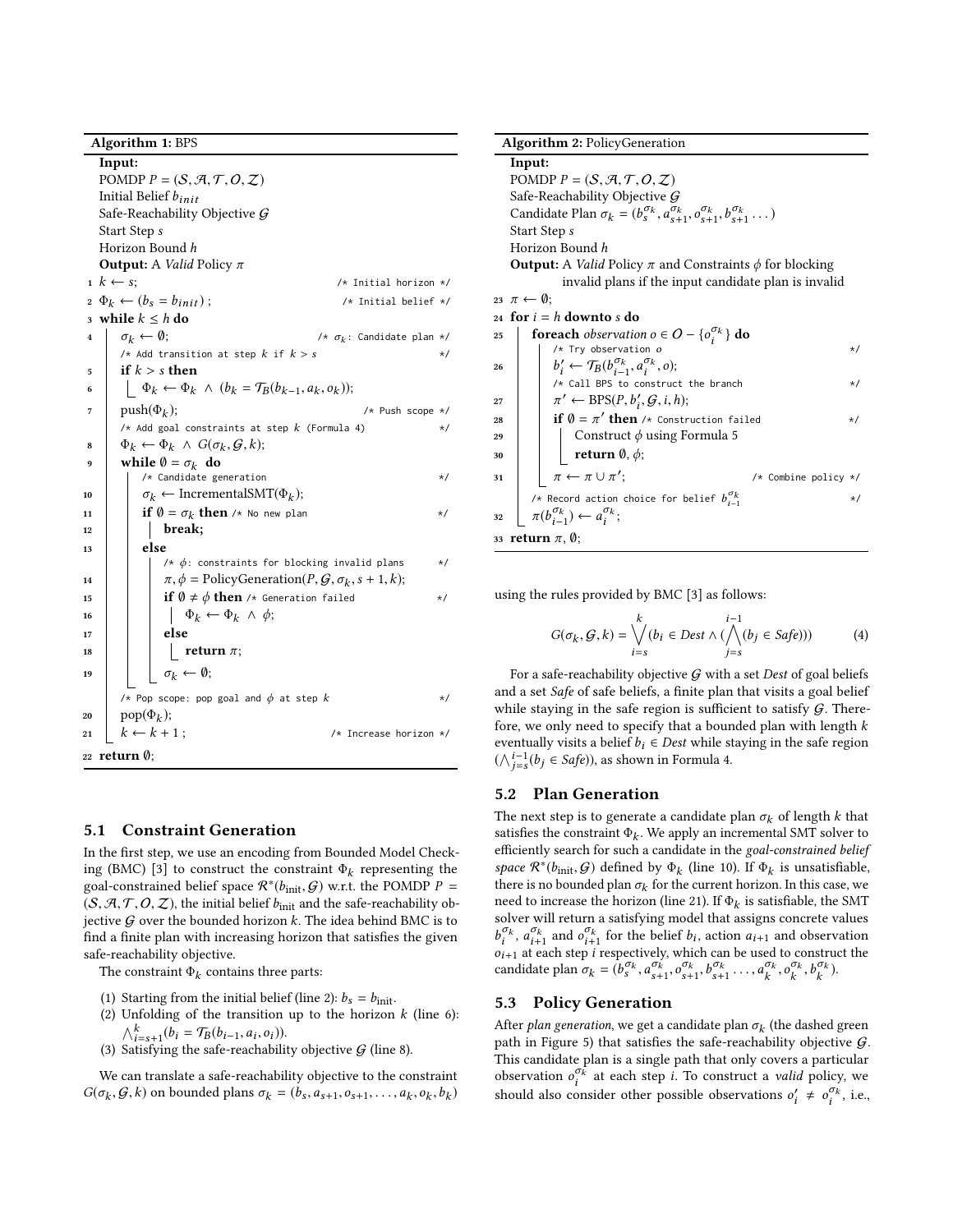other branches following the red observation node for each step i. Policy generation (Algorithm [2\)](#page-5-14) tries to construct a valid policy from a candidate plan by considering all possible observations at each step.

For a candidate plan  $\sigma_k$ , we process each step of  $\sigma_k$ , starting m the last step (Algorithm 2, line 24). For each step *i* since the from the last step (Algorithm [2,](#page-5-14) line [24\)](#page-5-15). For each step i, since the set of observations  $O$  is finite, we can enumerate every possible observation  $o'_i \neq o_i^{\sigma_k}$  (line [25\)](#page-5-16) and compute the next belief  $b'_i$  using<br>the transition function (line 26). To ensume the estimate  $c^{g_k}$  also used the transition function (line [26\)](#page-5-17). To ensure the action  $a_l^{\sigma_k}$  also works<br>for this different observation of we need to compute a valid policy for this different observation  $o'_i$ , we need to compute a *valid* policy<br>for the branch starting from h<sup>'</sup>, which is another BPS problem and for the branch starting from  $b_i^j$ , which is another BPS problem and<br>can be solved using Algorithm 1 (line 27) i can be solved using Algorithm [1](#page-5-0) (line [27\)](#page-5-18).

If we successfully construct the valid policy  $\pi'$  for this branch,<br>can add  $\pi'$  to the policy  $\pi$  for the original synthesis problem we can add  $\pi'$  to the policy  $\pi$  for the original synthesis problem<br>(line 31) Otherwise, this condidate plan  $\pi$ , can not be an element (line [31\)](#page-5-19). Otherwise, this candidate plan  $\sigma_k$  can not be an element<br>of a valid policy  $\sigma_k \notin \Omega$ . In this case, we know that the prefix of a *valid* policy  $\sigma_k \notin \Omega_{\pi}$ . In this case, we know that the prefix of the candidate plan  $(b_5^{\sigma_k}, a_{s+1}^{\sigma_k}, o_{s+1}^{\sigma_k}, \ldots, b_{i-1}^{\sigma_k}, a_i^{\sigma_k})$  is invalid for<br>current horizon k and we can add additional constraints  $\phi$  to block current horizon k and we can add additional constraints  $\phi$  to block<br>all involid plane that have this prefix (line 20). all invalid plans that have this prefix (line [29\)](#page-5-20):

$$
\phi = \neg ((b_s = b_s^{\sigma_k}) \land (a_i = a_i^{\sigma_k}) \land \n\left(\bigwedge_{m=s+1}^{i-1} (a_m = a_m^{\sigma_k}) \land (o_m = o_m^{\sigma_k}) \land (b_m = b_m^{\sigma_k})\right)
$$
\n(5)

Note that  $\phi$  is only valid for current horizon k and when we increase the horizon, we should pop the scope related to the additional constraints  $\phi$  from the stack of the SMT solver (line [20\)](#page-5-12) so that we can revisit this prefix with the increased horizon. If we successfully construct policies for all other branches at step i, we know that the choice of action  $a_i^{\sigma_k}$  for belief  $b_{i-1}^{\sigma_k}$  is valid for all<br>possible observations. Then we record this choice for belief  $b^{\sigma_k}$ possible observations. Then we record this choice for belief  $b_i^{\sigma_k}$ <br>in the policy (line 32). This policy generation terminates when possible observations. Then we record this choice for belief  $b_{i-1}$ <br>in the policy (line [32\)](#page-5-21). This policy generation terminates when it reaches the start step s as stated in the for-loop (line [24\)](#page-5-15) or it fails to construct the valid policy  $\pi'$  for a branch (line [28\)](#page-5-22).

#### <span id="page-6-1"></span>5.4 Algorithm Complexity

The reachable belief space  $\mathcal{R}(b_{\text{init}})$  can be seen as a tree where the root node is the initial belief  $b_{\rm init}$  and at each node, the tree branches on every action and observation. The given horizon bound  $h$  limits the height of the tree. Therefore, the reachable belief space  $\mathcal{R}_h(b_{\text{init}})$ <br>of beight h contains  $O(|\mathcal{A}|^h)$  plane, where  $|\mathcal{A}|$  and  $|O|$  are the of height h contains  $O(|\mathcal{A}|^h|O|^h)$  plans, where  $|\mathcal{A}|$  and  $|O|$  are the size of observation set O respectively size of action set  $A$  and the size of observation set  $O$  respectively. To synthesize a valid policy, a naive approach that checks every plan in the reachable belief space  $\mathcal{R}_h(b_{\text{init}})$  requires  $O(|\mathcal{A}|^h|O|^h)$  calls<br>to the SMT solver. This exponential growth of the reachable belief to the SMT solver. This exponential growth of the reachable belief space  $\mathcal{R}_h(b_{\text{init}})$  due to branches on both action and observations is<br>a major challenge for synthesizing a *valid* policy a major challenge for synthesizing a valid policy.

In our case, BPS exploits the notion of goal-constrained belief space  $\mathcal{R}^*(b_{\text{init}}, \mathcal{G})$  and efficiently explores the goal-constrained be-<br>lief space  $\mathcal{R}^*(b_{\text{init}}, \mathcal{G})$  by leveraging an incremental SMT solver to lief space  $\mathcal{R}^*(b_{\text{init}}, \mathcal{G})$  by leveraging an incremental SMT solver to generate a candidate plan  $\sigma$  of length at most h. This candidate generate a candidate plan  $\sigma$  of length at most h. This candidate plan fixes the choice of actions at each step and thus the policy generation process only needs to consider the branches on observations for each step, as shown in Figure [5.](#page-4-1) Therefore, BPS requires  $O(I|O|^h)$  calls to the SMT solver, where I is the number of inter-<br>actions between plan generation and policy generation, while the actions between plan generation and policy generation, while the

naive approach described above requires  $O(|\mathcal{A}|^h|O|^h)$  SMT solver<br>calls. In gaparal, *L* is often much smaller than  $|\mathcal{A}|^h$ , which loads to calls. In general, I is often much smaller than  $|\mathcal{A}|^h$ , which leads to much factor policy synthesis. Therefore, we expect our method to much faster policy synthesis. Therefore, we expect our method to be effective for POMDPs with a high-dimensional action space and a restricted partially observable component, but would not scale well for POMDPs with high-dimensional/continuous observation space.

# 6 EXPERIMENTS

We evaluate BPS in a partially observable kitchen domain (Figure [1\)](#page-0-0) with a PR2 robot and M uncertain obstacles placed in the yellow "shadow" region. The task for the robot is to safely pass the yellow "shadow" region avoiding collisions with uncertain obstacles and eventually pick up a green cup from the black storage area.

We first discretize the kitchen environment into  $N$  cells. We assume that the locations of the obstacles are uniformly distributed among the cells in the yellow "shadow" region and there is at most one obstacle in each cell. We also assume the robot starts at a known initial location. However, due to the robot's imperfect perception, the locations of the robot, the locations of uncertain obstacles, and the location of the target cups are all partially observable during execution.

<span id="page-6-0"></span>In this domain, the actuation and perception of the robot are imperfect. There are ten uncertain robot actions ( $|\mathcal{A}| = 10$ ):

- (1) Four move actions that move the robot to an adjacent cell in four directions: including move-north, move-south, move-west and move-east. Move actions could fail with a probability  $p_{\text{fail}}$ , resulting in no change in the state.
- (2) Four look actions that observe a cell to see whether there is an obstacle in that cell, including look-north, look-south, lookwest, look-east (look at the adjacent cell in the corresponding direction). When the robot calls look to observe a particular cell<sub>i</sub>, it may either make an observation  $o = o_{\text{pos}}$  repre-<br>senting the robot observes an obstacle in cell, or  $o = o$ senting the robot observes an obstacle in cell<sub>i</sub> or  $o = o_{\text{neg}}$ <br>representing the robot observers no obstacle in cell. The representing the robot observers no obstacle in cell. The probabilistic observation function  $Z(s', a, o)$  for look actions<br>is defined based on the false positive probability  $a_0$  and the is defined based on the false positive probability  $p_{\text{fp}}$  and the false negative probability  $p_{fn}$ .
- (3) Two  $pick$ -up actions that pick up an object from the black storage area: pick-up using the left hand  $a<sub>L</sub>$  and pick-up using the right hand  $a_R$ . The model of *pick-up* actions is the same as what we discussed in Section [4](#page-3-0) (see Figure [2\)](#page-3-1).

The task shown in Figure [1](#page-0-0) can be specified as a safe-reachability objective with a set Dest of goal beliefs and a set Safe of safe beliefs, defined as follows:

$$
Dest = \{b \in \mathcal{B} \mid \left(\sum b(\text{target cup in robot's hand})\right) > 1 - \delta_1\}
$$
\n
$$
Safe = \{b \in \mathcal{B} \mid \left(\sum b(\text{robot in collision})\right) < \delta_2\} \tag{6}
$$

where  $\delta_1$  and  $\delta_2$  are small values that represent tolerance. The reachability objective specifies that in a goal belief, the probability of having the target cup in the robot's hand should be greater than the threshold  $1 - \delta_1$ . The safety objective specifies that in a safe belief, the probability of the robot in collision (the robot and one obstacle in the same cell) should be less than the tolerance  $\delta_2$ .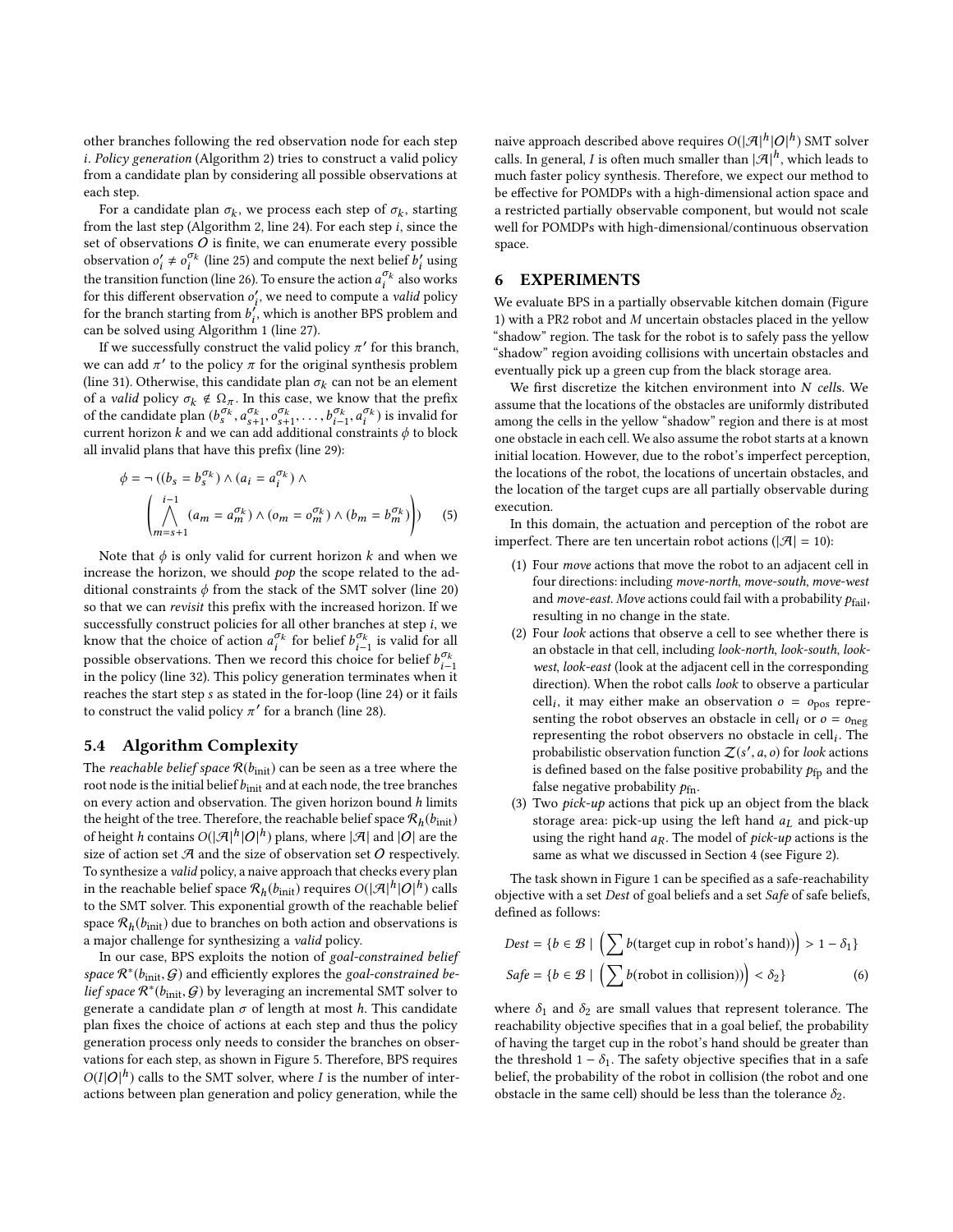<span id="page-7-0"></span>

Figure 6: Performance of BPS as the number of obstacles M varies. The plot of circles shows the performance of BPS with incremental solving and the plot of squares shows the performance of BPS without incremental solving.

We evaluate the performance of BPS using test cases of the kitchen domain with various numbers of obstacles. We use Z3 [\[9\]](#page-8-24) as our backend incremental SMT solver. All experiments were conducted on a 3.0GHz Intel® processor with 32GB memory. For all the tests, the horizon bound is  $h = 20$  and the number of cells in the kitchen environment is  $N = 24$ .

To evaluate the gains from incremental solving, we test BPS in two settings: with and without incremental solving. Note that when incremental solving is disabled, each call to the SMT solver requires solving the SMT constraints from scratch, rather than reusing the results from the previous SMT solver calls. Figure [6](#page-7-0) shows the performance results of BPS with and without incremental solving. As we can see from Figure [6,](#page-7-0) enabling incremental solving in BPS leads to a performance improvement in policy synthesis. This is because the BMC encoding [\[3\]](#page-8-42) used in BPS is particularly suitable for incremental solving since increasing horizon and blocking invalid plans correspond to pushing/popping constraints.

To demonstrate the gains from utilizing the goal-constrained belief space compared to a naive exhaustive search in the reachable belief space, we first estimate the number of plans in the reachable belief space. There is no observation branching for the four move actions and there are two observation branches for the four look actions. We ignore the two pick-up actions since these two actions are not available in every step and can only be performed when the robot is fairly confident that it is in the position where it is ready to pick up a cup from the black storage area. Therefore, the approximate lower bound of the number of plans in the reachable belief space with at most  $h = 20$  steps is  $(4 + 4 \times 2)^{20} \approx 10^{21}$ .<br>However as we can see from Eigure 7 where we show the number However, as we can see from Figure [7](#page-7-1) where we show the number of plans checked by BPS during policy synthesis, for the largest test, the number of plans checked (around 120) in BPS is very small compared to the number of plans in the reachable belief space. These results show that BPS can solve problems in huge reachable belief spaces with a small number of SMT solver calls by focusing on the goal-constrained belief space.

<span id="page-7-1"></span>

Figure 7: The number of plans checked (i.e, the number of SMT calls) by BPS during policy synthesis as the number of obstacles M varies.

However, Figure [6](#page-7-0) also shows that the synthesis time grows exponentially as the number of obstacles increases, which matches our complexity analysis in Section [5.4.](#page-6-1) This is because the current implementation of BPS operates on an exact tree representation of policies with all the observation branches. As the number of obstacles increases, both the horizon bound (the height of the policy tree) and the size of the state space (the belief space dimension) increase, which leads to an exponential growth of plans in the policy tree and makes the policy synthesis problem much harder.

# 7 CONCLUSION AND DISCUSSION

We present a novel policy synthesis method called BPS for POMDPs with safe-reachability objectives. We exploit the notion of a goalconstrained belief space to improve computational efficiency. We construct constraints in a way similar to Bounded Model Checking [\[3\]](#page-8-42) to compactly represent the goal-constrained belief space, which we efficiently explore through an incremental Satisfiability Modulo Theories solver [\[9\]](#page-8-24). We evaluate BPS in an uncertain robotic domain and the results show that our method can synthesize policies for large problems by focusing on the goal-constrained belief space.

The current implementation of BPS operates on an exact representation of the policy (the tree structure shown in Figure [5\)](#page-4-1). As a result, BPS suffers from the exponential growth as the horizon increases. An important ongoing question is how to approximately represent the policy while preserving correctness. Another issue arises from the discrete representations (discrete POMDPs) used in our approach. While many robot tasks can be modeled using these representations, discretization often suffers from the "curse of dimensionality". Investigating how to deal with continuous state spaces and continuous observations directly without discretization is another promising future direction for this work and its application in robotics.

## 8 ACKNOWLEDGMENTS

This work was supported in part by NSF CCF 1139011, NSF CCF 1514372, NSF CCF 1162076 and NSF IIS 1317849.